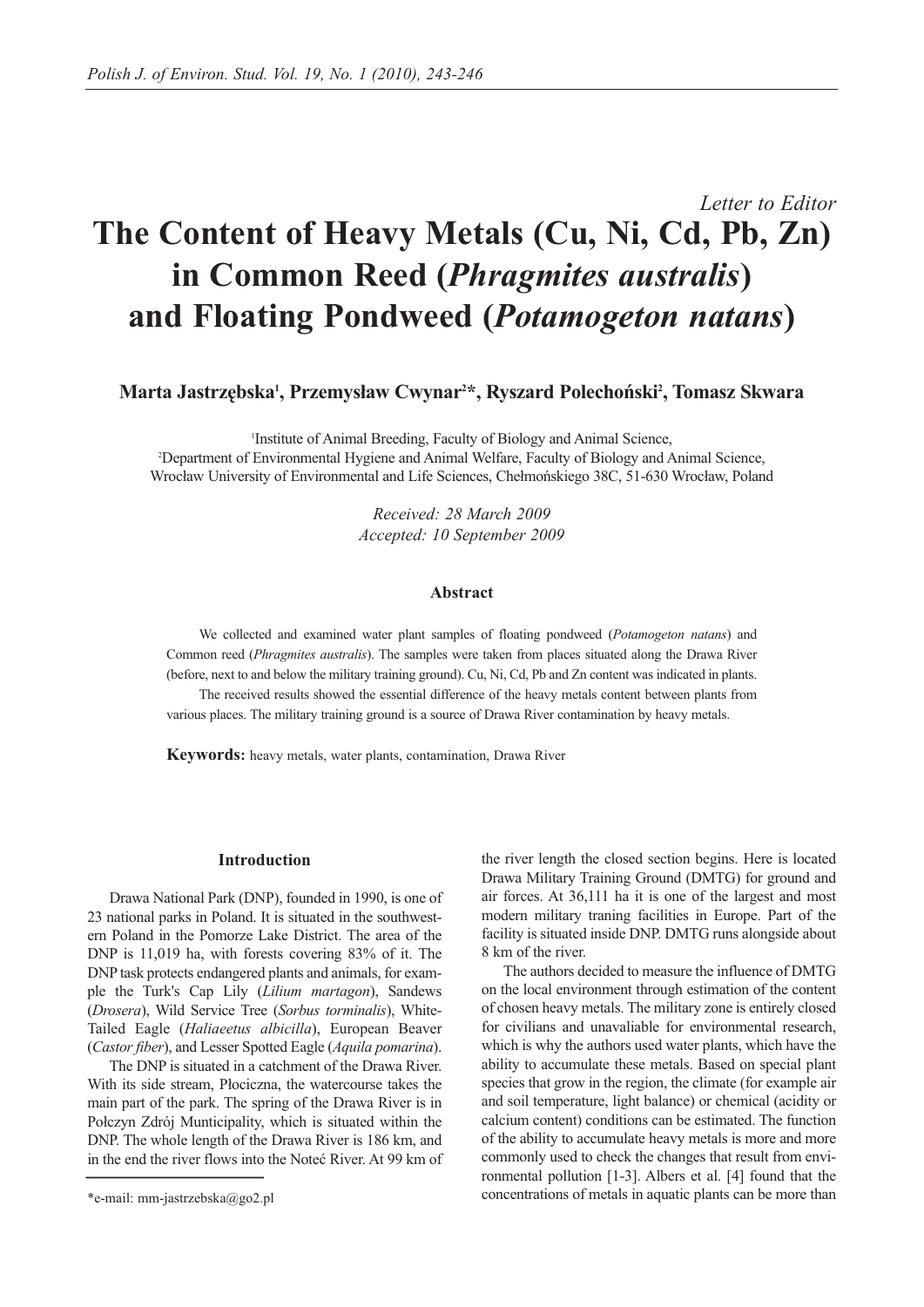100,000 times greater than in the associated water. Plants that have a specific tolerant range to determinated ecological factors best show effects that can be hard to detect by people or equipment.

# **Materials and Methods**

To achieve the purpose of the research, 2 water plant species were used: Floating pondweed (*Potamogeton natans*) and Common reed (*Phragmites australis*). Common around the world, they were chosen because they were easy to find and collect. Common reed is a widespread, dominant plant species in many aquatic ecosystems. It forms dense stands that are among the most productive ecosystems in temperate areas [5]. It also has a wide ecological tolerance range (it occures in reservoirs and on shores, peatbogs and water-meadows). The root and rootstock are resistent to water waving and regular inundation (even to 2 meters). The main part of the plan is above the water surface. Floating pondweed lives in stagnant and floating water as well. Usually it occures at about 1-2 meters depth.

Samples were collected in 2007 in 19 different places situated along the Drawa River (11 places were located before DMTG: 2 next to it and 6 below).

After picking up by scoop, plants were washed, crumbled and packed in foil bags. As fast as possible plants were spread on cuvets and dried at a normal temperature. After this, dried plants were additionally crumbled and homogenized. Finally, prepared materials were ready for mineralization in a MARS-5 microwave.

1,500 mg of material (with exactitude to 0.1 mg) was put in special teflon containers. All samples flooded by 5 cm3 of concentrated nitrogenous acid 1:1 (Suprapur by SIGMA). After mineralization, liquids were transferred to clean the PP test-tubes (Falcon type).

Metals concentrations in investigative solutions were measured in the SpectrAA 220 FS apparatus by the Varian Company.

The results were determined (calculation of average values, standard deviations, significance of differences) using Statgraphic 5.0 and GraphPad Prism 5.1.

#### **Outcomes**

Heavy metals are a group of 38 different metals. Their specific weight ranges from 4.5 g/cm<sup>3</sup> for Ti to 22.59 g/cm<sup>3</sup> for Os. The proper growth and development of organisms depends on consistent metals in the natural environment. However, some of them are very toxic and can be accumulated in plant tissues.

Contents of Cu, Ni, Cd, Pb and Zn were estimated. Results are in Table 1.

Heavy metals content in plants is even 2-3 times higher in samples collected next to and below the military area than in ones collected before this zone. We saw essential differences in Cu, Zn, Cd, and Pb content in samples collected before and after DMTG. Only Ni content did not affirm essential differences between these two areas.

Differences in heavy metals content between two types of plants are visible on each part of the river. Floating pondweed (submereged plant) acumlulated essentialy fewer heavy metals than common reed (the main part of this plant is above the water surface). For a region located before DMTG the diffrences in amounth of Cu, Ni, Cd, Pb and Zn between common reed and floating pondweed look as follows 57.5; 45.7; 57.4; 61.3 and 28.0%. For the region located close to the DMTG the differences in amount of Cu, Ni, Cd, Pb and Zn come to 11.9, 31.7, 59.3, 35.2 and 35.6%, and for the region located below the DMTG 60.3, 57.3, 87.8, 62.1 and 50.08% (as in the previous order).

## **Discussion**

Mazej et al. [6] maintain that the bioavailability of trace elements for plants is dependent on many environmnetal factors such as concentration of the elements in the environment, exposure time or sampling period. As Duman et al. [7] affirm, the mean amount of the elements on plants, including heavy metals and their concentrations in water, is sesonal. During our work in summer, the concentration of these factors was precisely determined (Table 1).

The content of metals in samples collected next to and below DMTG is significantly ( $p \le 0.05$ ) higher than those in plants growing before it. Concentrations of heavy metals in aquatic plants depend both on metal speciation and on the species of plants absorbing the metals [8]. Aguatic macrophytes may accumulate considerable amounts of heavy metals in their tissues [7]. The results of Fritioff et al. [9, 10] showed that the highest accumulation of heavy metals is found in the roots. That is why authors decided to examine these factors in leaves to balance the results.

The results of other researchers [7] proved that in summer season the concentration of heavy metals in plant water amounts to (in ppb)  $26.72 \pm 9.31$  (Pb),  $45.58 \pm 6.8$  (Cu), 59.41  $\pm$  3.94 (Ni), 24.21  $\pm$  21.32 (Zn) and 2.44  $\pm$  0.44 for Cd.

Fritioff et al. [10] also remarked in their research that time is a significant agent when plants were taken in August from the eutrophic lake. This type of water is able to accumulate the high quantity of Zn, Cu, Cd and Pb factors, which authors admitted in water plants.

Polish scientists [11, 12] have announced lower values for water plants – 3.0-5.0 (Cu), 0.1-1.2 (Ni), 0.05-0.2 (Cd) 2.0- 4.5 (Pb), 15.0-50.0 (Zn) and 0.9-5.1 (Cu), 1.2-6.2 (Ni), 1.0- 2.1 (Pb), and 19.8-24.7 (Zn). Similarly, the lower values of heavy metals were noticed by Czarnowska et al., Kozanecka et al., Wislocka et al. [13-15], except the content of Zn, for which the results obtained by authors were slightly higher.

However, our results were much lower then values for water plants given by Russian and Italian authors – Gladyshev at al. [16, 17]: 4.5-7.9 ppm (Cu), 4.7-13.0 (Ni), 2.5-3.7 (Pb), 20.0-24.6 (Zn); Mikryakova et al. [18] – 3.4- 3.8 (Cu), 7.4-9.7 (Ni), 0.5-0.7 (Cd), 4.6-5.7 (Pb), 21.7-22.0 (Zn); Brekhovikikh et al. [19] – 2.2-3.4 (Cu), 2.6-4.3 (Ni), 0.1-0.2 (Cd), 2.2-4.5 (Pb), 11.5-30.4 (Zn), and Valitutto et al. [20] 0.4-1.5 (Cu), 1.8-5.8 (Ni), 0.1-0.4 (Cd), 1.3-2.5 (Pb), 35.3-57.5 (Zn).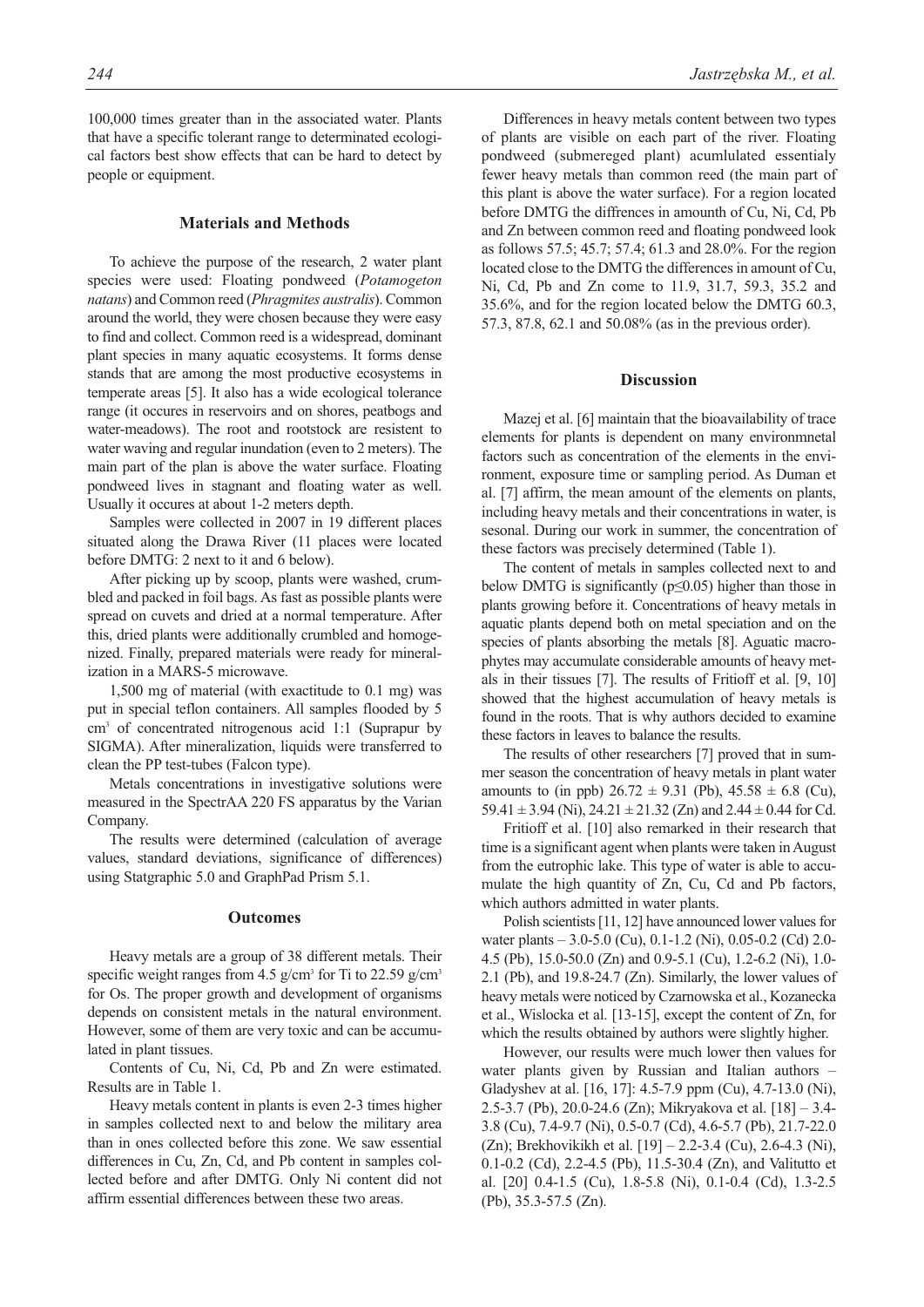|                                |               |         | Common reed<br>(Phragmites australis) |      |                |                |                  | Floating pondweed<br>(Potamogeton natans) |      |                |       |                  |
|--------------------------------|---------------|---------|---------------------------------------|------|----------------|----------------|------------------|-------------------------------------------|------|----------------|-------|------------------|
|                                |               |         | Cu                                    | Ni   | Cd             | Pb             | Zn               | Cu                                        | Ni   | C <sub>d</sub> | Pb    | Zn               |
| military<br>training<br>ground | <b>Before</b> | Min     | 1.01                                  | 0.42 | 0.16           | 0.95           | 10.85            | 2.20                                      | 1.38 | 0.45           | 2.15  | 7.70             |
|                                |               | Max     | 3.30                                  | 1.04 | 0.31           | 1.49           | 38.77            | 5.63                                      | 1.90 | 0.62           | 3.32  | 63.19            |
|                                |               | Average | 1.85                                  | 0.88 | 0.23           | 1.03           | 21.70            | 4.35                                      | 1.62 | 0.54           | 2.66  | 30.15            |
|                                | Next to       | Min     | 5.08                                  | 1.33 | 0.50           | 2.48           | 76.65            | 5.75                                      | 1.90 | 0.85           | 3.50  | 63.96            |
|                                |               | Max     | 6.47                                  | 1.42 | 0.50           | 2.57           | 127.66           | 7.22                                      | 2.10 | 1.42           | 4.14  | 88.58            |
|                                |               | Average | 5.77a                                 | 1.38 | $0.50^{\circ}$ | $2.52^{\circ}$ | $102.15^{\circ}$ | $6.55^{\circ}$                            | 2.02 | $1.23^{\circ}$ | 3.89a | $75.33^a$        |
|                                | <b>Below</b>  | Min     | 3.60                                  | 1.19 | 0.44           | 2.12           | 45.24            | 7.43                                      | 2.39 | 1.85           | 4.43  | 93.65            |
|                                |               | Max     | 4.53                                  | 1.28 | 0.46           | 2.43           | 71.67            | 14.75                                     | 3.66 | 4.58           | 7.59  | 134.26           |
|                                |               | Average | $4.05^{\circ}$                        | 1.22 | $0.45^{\circ}$ | $2.30^{\circ}$ | $54.25^{\circ}$  | $10.20^{\circ}$                           | 2.86 | 2.97a          | 6.07a | $108.69^{\circ}$ |

Table 1. Content of heavy metals in water plants collected from places located before, next to and below the military training ground (ppm).

 $a - p \leq 0.05$ 

The analysis of water plants collected from places located before, next to and below the DMTG show essential differences of the heavy metals content between them. Therefore, this area has a big influence on Drawa River contamination by heavy metals. It affirmed overcrossing of their content value only by Polish standards [11, 12].

## **Summary**

Results confirm that aquatic plants can play an important role as a transportation link for metals from the sediments up into shoots [21]. Contamination of soils and plants with heavy metals is a serious worldwide problem both for human health and agriculture [22]. Aquatic plant species are known to have great importance, forming a substantial component of the primary production in many aquatic ecosystems, especially in lakes [23]. Contamination of the environment cannot always estimated by direct methods, so more and more often indirect methods are used. A useful method of environmental pollution estimation is using plants as bioindicators. It is especially helpful for areas where there is no direct access. That is why authors decided to use this method to estimate environmental pollution by heavy metals in the neighbourhood of the DTMG that is closed to civilians. The outcomes showed that this military area has a siginicant influence on heavy metal concentration in plants that grow in that region.

## **Acknowledgements**

The authors would like to thank to Prof. Z. Dobrzański Ph.D., D.Sc. for helping in the field.

## **References**

- 1. ISLAM EJAZ, YANG XIAO, HE ZHEN-LI, MAHMOOD QAISAR. Assessing potential dietary toxicity of heavy metals in selected vegetables and food crops. Journal of Zhejiang University Science B **8**, (1), 1, **2007**.
- 2. ALKA R. UPADHYAY B. D. TRIPATHI. Principle and Process of Biofiltration of Cd, Cr, Co, Ni & Pb from Tropical Opencast Coalmine Effluent. Water, Air and Soil Pollution **180**, 213, **2007**.
- 3. BAKO S.P., FUNTUA I. I., IJACHI M. Heavy metal content of some savanna plant species in relation to air pollution. Water, Air, and Soil Pollution **161**, 125, **2005**.
- 4. ALBERS P.H., CAMARDESE M.B. Effects of acidification on metal accumulation by aquatic plants and invertebrates. 1. Constructed wetlands. Environmental Toxicology and Chemistry **12**, 959, **1993**.
- 5. LAING G.D., TACK F.M.G., VERLOO M.G. Performance of selected destruction methods for the determination of heavy metals in reed plants (*Phragmites australis*). Analytica Chmica Acta **497**, 191, **2003**.
- 6. MAZEJ Z., MATEJA G. Trace element accumulation and distribution in four aquatic macrophytes. Chemosphere **74**, 642, **2009**.
- 7. DUMAN F., OBALI O., DEMIREZEN D. Seasonal changes of metal accumulation and distribution in shining pondweed (*Potamogeton lucens*). Chemosphere **65**, 2145, **2006**.
- 8. SAMECKA-CYMERMAN A., KEMPERS A.J. Bioaccumulation of heavy metals by aquatic macrophytes around Wrocaw, Poland. Ecotoxicol. Environ. Saf. **35**, 242, **1996**.
- 9. FRITIOFF A., GREGER M. Aquatic and terrestrial plant species with potential to remove heavy metals from stormwater. International Journal of Phytoremediation **5**, 211, **2003**.
- 10. FRITIOFF A., GREGER M. Uptake and distribution of ZN, Cu, Cd and Pb in an aquatic plant *Potamogeon natans*. Chemosphere **63**, 220, **2006**.